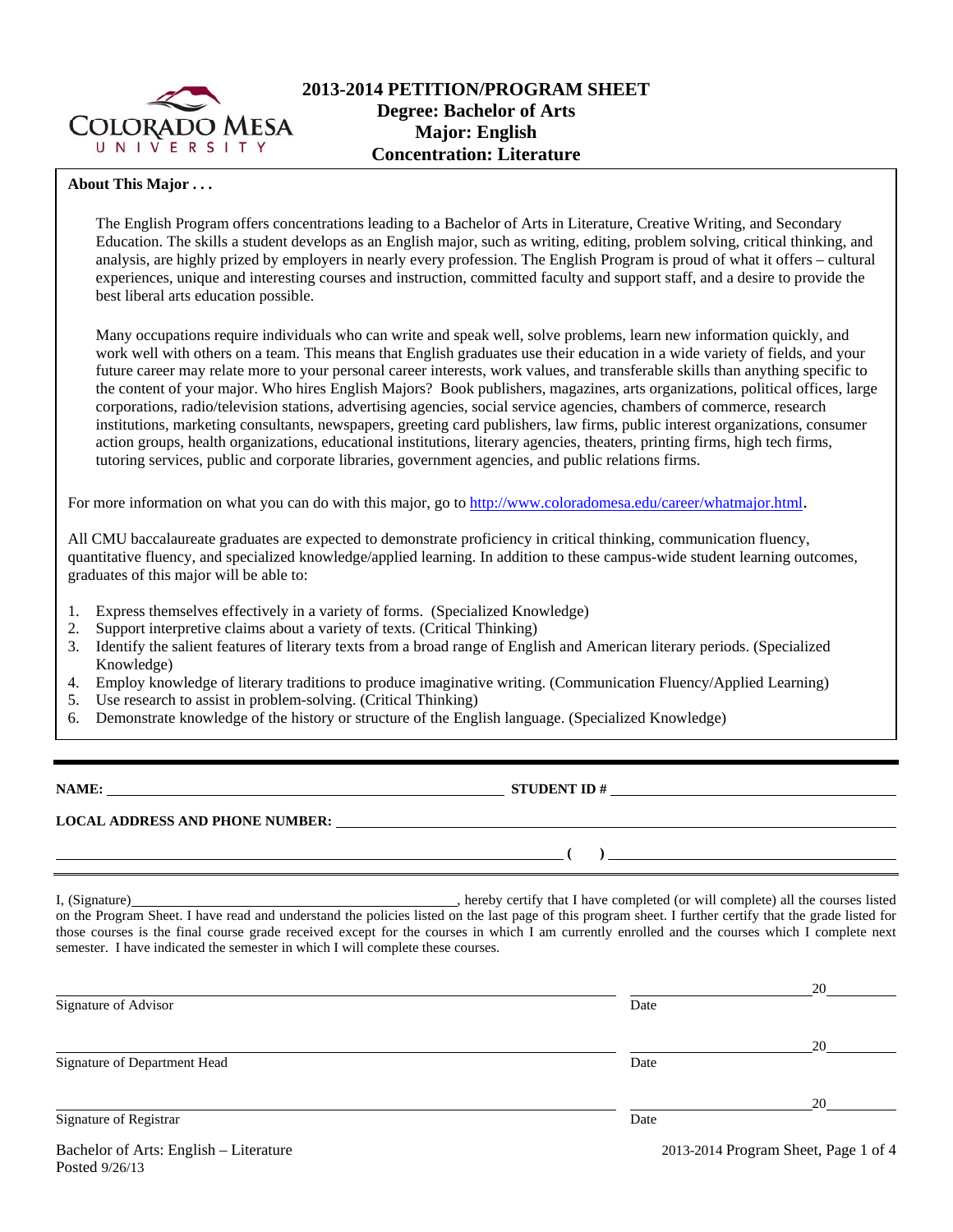#### **Students should work closely with a faculty advisor when selecting and scheduling courses prior to registration.**

Degree Requirements:

- <sup>120</sup> semester hours total (A minimum of 28 taken at CMU in no fewer than two semesters).
- 40 upper division credits (A minimum of 15 taken at the 300-400 course levels within the major at CMU).
- 2.00 cumulative GPA or higher in all CMU coursework
- 2.00 cumulative GPA or higher in coursework toward the major content area
- Pre-collegiate courses (usually numbered below 100) cannot be used for graduation.
- All English majors must maintain at least a 3.0 average in their upper division ENGL courses.
- When filling out the program sheet a course can be used only once.
- A student must follow the CMU graduation requirements either from 1) the program sheet for the major in effect at the time the student officially declares a major; or 2) a program sheet for the major approved for a year subsequent to the year during which the student officially declares the major and is approved for the student by the department head. Because a program may have requirements specific to the degree, the student should check with the faculty advisor for additional criteria. It is the student's responsibility to be aware of, and follow, all requirements for the degree being pursued. Any exceptions or substitutions must be approved by the student's faculty advisor and Department Head.
- See the "Undergraduate Graduation Requirements" in the for additional graduation information.

**GENERAL EDUCATION REQUIREMENTS** ( 31 semester hours) See the current catalog for a list of courses that fulfill the requirements below. If a course is on the general education list of options and a requirement for your major, you must use it to fulfill the major requirement and make a different selection within the general education requirement.

| Course No Title                                                                                                                                                                                           |                   | Sem.hrs Grade Term/Trns | <b>ENGL 355</b><br><b>ENGL 370</b> | Shakespeare<br><b>Major Authors</b>                                                                                                             | 3<br>3              |  |
|-----------------------------------------------------------------------------------------------------------------------------------------------------------------------------------------------------------|-------------------|-------------------------|------------------------------------|-------------------------------------------------------------------------------------------------------------------------------------------------|---------------------|--|
| English (6 semester hours, must receive a grade of "C" or better and<br>must be completed by the time the student has 60 semester hours.)<br>ENGL 111 English Composition<br>ENGL 112 English Composition | $\mathbf{3}$<br>3 |                         | <b>ENGL 440</b>                    | Choose one of the following two courses:<br>History of the English<br>Language                                                                  | 3                   |  |
| Math: MATH 110 or higher (3 semester hours, must receive a grade<br>of "C" or better, must be completed by the time the student has 60                                                                    |                   |                         | $\Omega$<br><b>ENGL 451</b>        | Structure of the English<br>Language                                                                                                            | 3                   |  |
| semester hours.)                                                                                                                                                                                          |                   |                         |                                    | <b>CONCENTRATION ELECTIVES:</b><br><b>American Literature</b> (6 semester hours) Choose from Electives list on                                  |                     |  |
| <b>Humanities:</b> (3 semester hours)                                                                                                                                                                     |                   |                         | pg 3.                              |                                                                                                                                                 |                     |  |
| Social and Behavioral Sciences: (6 semester hours)                                                                                                                                                        |                   |                         | pg 3.                              | <b>English Literature</b> (6 semester hours) Choose from Electives list on                                                                      |                     |  |
| Natural Sciences (7 semester hours, one course must include a lab)                                                                                                                                        |                   |                         |                                    |                                                                                                                                                 | 3                   |  |
|                                                                                                                                                                                                           |                   |                         | pg 3.                              | <b>World Literature</b> (3 semester hours) Choose from Electives list on                                                                        | 3                   |  |
| History: (3 semester hours)<br><u> 1988 - Alexandria Statistik, prima politik (</u><br><b>HIST</b>                                                                                                        | 3                 |                         |                                    | <b>English Electives</b> (6 semester hours) Choose two courses form the<br>English Electives list on page 3. One course must be upper division. |                     |  |
| <b>Fine Arts</b> (3 semester hours)                                                                                                                                                                       |                   |                         |                                    |                                                                                                                                                 | 3<br>$\overline{3}$ |  |

Course No Title Sem.hrs Grade Term/Trns

|        | <b>Kinesiology</b> (3 semester hours) |  |
|--------|---------------------------------------|--|
|        | KINE 100 Health and Wellness          |  |
| KINA 1 |                                       |  |
| KINA 1 |                                       |  |

\_\_\_\_\_\_ \_\_\_\_ \_\_\_\_\_\_\_\_\_\_\_\_\_\_\_\_\_\_\_\_\_\_\_\_ \_\_\_\_ \_\_\_\_\_ \_\_\_\_\_\_\_\_

**Applied Studies** (3 semester hours)

**FOUNDATION COURSES** (18 semester hours) Two **consecutive** classes in the **same** foreign language. Must receive a grade of "C" or better. FLAS 114 & 115 will **NOT** fulfill this requirement.

| FLA             |                                   |  |  |
|-----------------|-----------------------------------|--|--|
| FLA             |                                   |  |  |
| <b>ENGL 254</b> | Survey of English Literature I 3  |  |  |
| <b>ENGL 255</b> | Survey of English Literature II 3 |  |  |
| <b>ENGL 261</b> | Survey of American Lit I          |  |  |
| <b>ENGL 262</b> | Survey of American Lit II         |  |  |
|                 |                                   |  |  |

#### **ENGLISH – LITERATURE CONCENTRATION REQUIREMENTS**

|  |  |  |  |  | (36 semester hours) Must pass all courses with a grade of "C" or higher. |  |
|--|--|--|--|--|--------------------------------------------------------------------------|--|

|   |                 | <b>English Core</b> (6 semester hours)                                                                                |               |  |
|---|-----------------|-----------------------------------------------------------------------------------------------------------------------|---------------|--|
|   | ENGL 421        | Introduction to Literary Theory                                                                                       |               |  |
|   |                 | and Criticism                                                                                                         | 3             |  |
|   | ENGL 494*       | Seminar in Literature                                                                                                 | $\mathcal{E}$ |  |
|   |                 | *ENGL 494 Seminar in Literature must be taken after 90 semester hours have                                            |               |  |
|   |                 | been accumulated. A student may take the seminar in the junior year, but must                                         |               |  |
|   |                 | take it again in the senior year. The junior-year class will count as an elective.                                    |               |  |
|   |                 | <b>Required Courses:</b> (9 semester hours)                                                                           |               |  |
| Ś | ENGL 355        | Shakespeare                                                                                                           | 3             |  |
|   |                 | ENGL 370 Major Authors                                                                                                | 3             |  |
|   |                 |                                                                                                                       |               |  |
|   |                 | Choose one of the following two courses:                                                                              |               |  |
|   |                 | ENGL 440 History of the English                                                                                       |               |  |
|   |                 | Language                                                                                                              | 3             |  |
|   | OR              |                                                                                                                       |               |  |
|   | <b>ENGL 451</b> | Structure of the English                                                                                              |               |  |
|   |                 | Language                                                                                                              | 3             |  |
|   |                 |                                                                                                                       |               |  |
|   |                 | <b>CONCENTRATION ELECTIVES:</b>                                                                                       |               |  |
|   |                 | American Literature (6 semester hours) Choose from Electives list on                                                  |               |  |
|   | pg 3.           |                                                                                                                       |               |  |
|   | <b>ENGL</b>     | <u> 1989 - Johann Barbara, martin a</u>                                                                               | 3             |  |
|   | ENGL            | <u> 1999 - Johann Stein, mars an deus an deus an deus an deus an deus an deus an deus an deus an deus an deus an </u> | 3             |  |
|   |                 |                                                                                                                       |               |  |
|   |                 | <b>English Literature</b> (6 semester hours) Choose from Electives list on                                            |               |  |
|   | pg 3.           |                                                                                                                       |               |  |
|   | ENGL            |                                                                                                                       | 3             |  |
|   | ENGL            |                                                                                                                       | 3             |  |
|   |                 |                                                                                                                       |               |  |
|   |                 | World Literature (3 semester hours) Choose from Electives list on                                                     |               |  |
|   | pg 3.           |                                                                                                                       |               |  |
|   | <b>ENGL</b>     |                                                                                                                       | 3             |  |
|   |                 |                                                                                                                       |               |  |
|   |                 | English Electives (6 semester hours) Choose two courses form the                                                      |               |  |
|   | ENGL            | English Electives list on page 3. One course must be upper division.                                                  |               |  |
|   |                 | <u> 1986 - Johann Barbara, martxa alemani</u> ar a                                                                    | 3<br>3        |  |
|   | <b>ENGL</b>     |                                                                                                                       |               |  |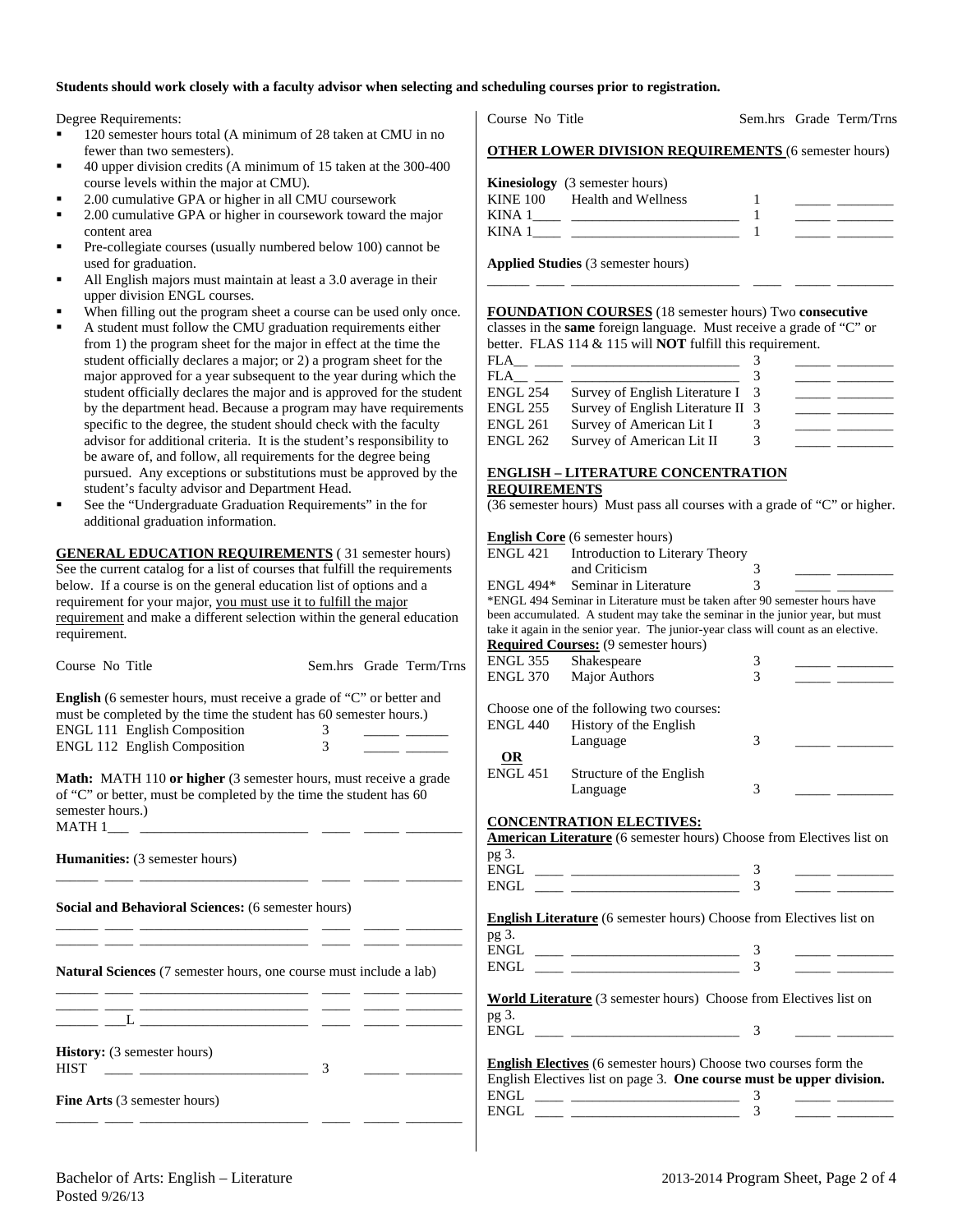**Electives** (All college level courses appearing on your final transcript, **not listed above** that will bring your total semester hours to 120 hours.) (29 semester hours; 4-7 hours of upper division may be needed.) Course No Title Sem.hrs Grade Term/Trns

| Course No Title |  |                                                                                                 | Sem.hrs Grade Term/Trns |
|-----------------|--|-------------------------------------------------------------------------------------------------|-------------------------|
|                 |  |                                                                                                 |                         |
|                 |  |                                                                                                 |                         |
|                 |  | the company of the company of the                                                               |                         |
|                 |  |                                                                                                 |                         |
|                 |  | <u> The Common School and the Common School and the Common School and the Common School and</u> |                         |
|                 |  |                                                                                                 |                         |
|                 |  |                                                                                                 |                         |
|                 |  |                                                                                                 |                         |

## **American Literature Electives:**

ENGL 314 American Literature to 1830 (3) ENGL 315 American Literature 1830-1870 (3) ENGL 316 American Literature 1870-1900 (3)

#### **English Literature Electives:**

ENGL 311 English Medieval Literature (3) ENGL 313 English Renaissance Literature (3) ENGL 470  $18<sup>th</sup>$  Century British Literature (3)

#### **World Literature Electives:**

ENGL 301 Classic Greek and Latin Literature (3) ENGL 330 Women in World Thought and Literature (3)

#### **ENGLISH ELECTIVES** (6 Semester Hours) Select from:

**One class must be upper division** ENGL 131 Western World Literature I (3) ENGL 132 Western World Literature II (3) ENGL 150 Introduction to Literature (3) ENGL 222 Mythology (3) ENGL 231 Non-Western World Literature I (3) ENGL 232 Non-Western World Literature II (3) ENGL 240 Children's Literature (3) ENGL 250 Introduction to Creative Writing (3) ENGL 301 Classical Literature (3) ENGL 311 English Medieval Literature (3) ENGL 313 English Renaissance Literature (3) ENGL 314 American Literature to 1830 (3) ENGL 315 American Literature 1830-1870 (3) ENGL 316 American Literature 1870-1900 (3) ENGL 330 Women in World Thought & Literature (3) ENGL 335 The Bible as Literature (3) ENGL 343 Language and Literacy (3) ENGL 365 Literature for Young Adults (3) ENGL 380 Creative Writing: Nonfiction (3) ENGL 381 Creative Writing: Fiction (3)

 ENGL 435 American Literature 1900-1945 (3) ENGL 436 American Literature 1945-Persent (3) ENGL 438 Ethnic Experience in U.S Literature (3)

ENGL 471 British Romanticism (3) ENGL 475 Victorian Literature (3) ENGL 478  $20<sup>th</sup>$  Century British Literature (3)

ENGL 335 The Bible as Literature (3) ENGL 423 Genre Studies(3)

ENGL 382 Creative Writing: Crafting Fiction(3) ENGL 383 Creative Writing: Poetry (3) ENGL 384 Art of the Essay(3) ENGL 385 Technical Writing (3) ENGL 387 Literary Editing and Publishing (1) ENGL 388 Creative Writing: Crafting Poetry (3) ENGL 390 Introduction to Film Studies (3) ENGL 395 Independent Study (1-3) ENGL 396 Topics (1-3) ENGL 415 American Folklore (3) ENGL 423 Genre Studies (3) ENGL 435 American Literature 1900-1945 (3) ENGL 436 American Literature 1945 to the Present (3) ENGL 438 Ethnic Experience in U.S. Literature (3) ENGL 440 History of the English Language (3) ENGL 451 Structure of the English Language (3) ENGL 470 18<sup>th</sup> Century British Literature (3) ENGL 471 British Romanticism (3) ENGL 475 Victorian Literature (3) ENGL 478  $20<sup>th</sup>$  Century British Literature (3) ENGL 492 Seminar in Writing (3) ENGL 495 Independent Study (1-3) ENGL 496 Topics (1-3)